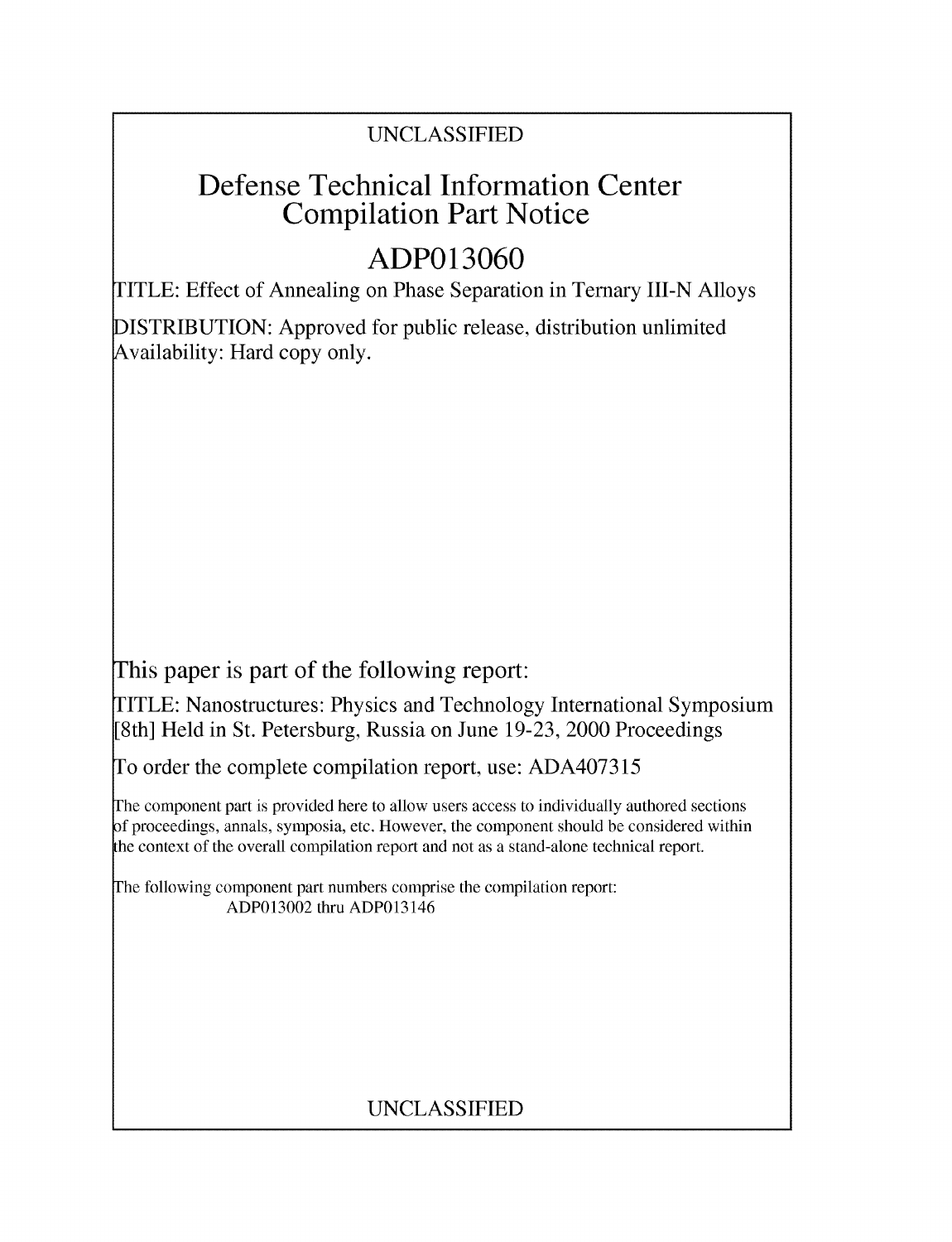### Effect of annealing on phase separation in ternary **III-N** alloys

A. V. Sakharov†, W. V. Lundin†, I. L. Krestnikov†, E. E. Zavarin†, A. S. Usikov†, A. F. Tsatsul'nikov†, N. N. Ledentsov‡, A. Hoffmann‡, D. Bimberg‡. and Zh. I. Alferov<sup>+</sup>

**T** Joffe Physico-Technical Institute, St Petersburg, Russia  $\ddagger$  Institut für Festkörperphysik, Technische Universität Berlin,

Hardenbergstr. 36, D- 10623 Berlin, Germany

Major developments in wide band gap **I11-N** semiconductors have led to commercial production of high brightness light-emitting diodes and to demonstration of room temperature laser light emission under pulsed and continuous-wave operation in violet **[11,** and, recently, in blue spectral region [21. However, the internal structure of InGaN and A1GaN alloys indispensable for fabrication of high-quality light emitting devices has not been properly investigated. There exist many reports on optical properties of thick ternary alloys and GaN/InGaN and GaN/A1GaN heterostructures. Most of papers are deduced to determination of compositional dependence of band gap of "bulk" A1GaN and InGaN alloys. Values reported for bowing parameters of AlGaN range from  $b = 0$  [3] to  $b = 1.0$  eV and  $b = 1.3$  eV [4, 5]. For InGaN alloys reported range of bowing parameter is much wider: from  $b = 1$  eV to  $b = 4.8$  eV [6, 7]. Nearly all authors use approximation of strained, but homogenious layer determining In composition from X-ray diffractometry. However, it was shown recently that at least for InGaN ternary alloys compositional fluctuations (phase separation) can play a very important role [8] and must be taken into account calculating In composition from optical transitions energy.

In this paper we report investigation of phase separation in ternary **I11-N** alloys (A1GaN and InGaN) and influence of annealing on optical and structural properties of these samples.

The samples studied in this work were grown by low pressure metalorganic chemical vapor deposition (MOCVD) employing an A1GaN nucleation layer deposited at 530'C on (0001) sapphire substrates. Ammonia, trimethylindium (TMI), trimethylgallium (TMG) and thrimethylaluminum (TMA) were applied as component precursors. Purified hydrogen and/or argon [10] were used as carrier gases. Three types of samples were grown: thick  $(2-3 \mu m)$  AlGaN layers grown directly on sapphire substrate (sample A); structures with thin (50 nm) InGaN layer sandwiched between 3  $\mu$ m GaN buffer layer and 100 nm thick GaN cap layer (sample B); structures with multiple ultrathin (3–5 nm) InGaN insertions in GaN matrix sandwiched between thick GaN buffer layer and 100 nm GaN cap layer (sample C). The details of growth were reported elsewere [9, 10].

The photoluminescence (PL) study was performed in the temperature range 4-300 K using a continious wave He-Cd laser (excitation density 25 W/cm<sup>2</sup>) or a pulsed excimer laser for excitation.

Temperature dependencies of photoluminiscence peak position for sample A and the same sample after rapid thermal annealing (RTA) are shown in Fig. 1. Temperature-dependent PL study of as-grown sample revealed so-called "S-shaped" temperature-dependent emission shift. This feature indicates presence of some kind of localization centers in the layer. After RTA at  $1100^{\circ}$ C for 120 sec this feature practically disappears and the near-bandedge PL peak position shifts to the high-energy side more than 20 meV. This high-energy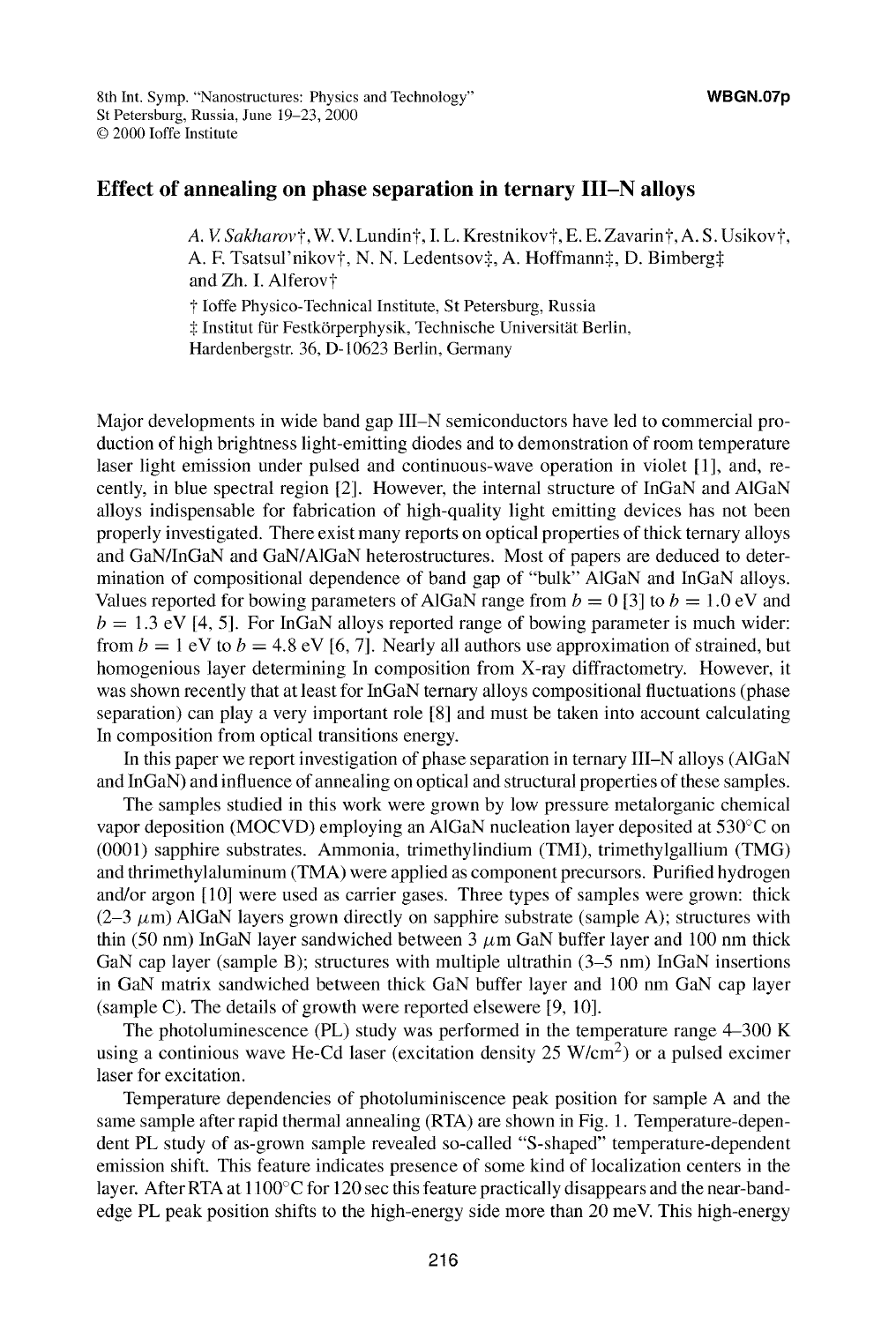

Fig. 1. Photoluminescence peak position vs temperature for as grown and annealed AlGaN layer. GaN PL peak position is shown for reference.



Fig. 2. Photoluminescence and stimulated emission (at threshold) peak position vs temperature for InGaN layer. GaN PL peak position is shown for reference.

shift of near-band-edge emission after RTA was also observed in PL spectra of thin AIGaN layers grown on GaN epilayers. RTA also strongly affects electronic properties of the structure. Room temperature Hall mobility after the RTA increased to  $200 \text{ cm}^2 \text{V}^{-1} \text{s}^{-1}$  from  $30-40 \text{ cm}^2 \text{V}^{-1} \text{s}^{-1}$  in the as-grown structure indicating efficient decrease in compositional fluctuations for annealed structure.

Figure 2 shows temperature dependence of PL peak for sample B at low excitation density  $(25 \text{ W/cm}^2)$  (Fig. 2, solid curve) and energies of stimulated emission at edge geometry (Fig. 2, dashed curve). (For stimulated emission energies were taken at threshold excitation dencity). It is clearly seen that stimulated emission follows the band gap of GaN, while PL at low excitation density reveals "S-shaped" emission shift. This behavior points to low density of localized states formed by phase separation of InGaN layer.

In our previous work [10] it was shown that growth of multiple ultrathin (3–5 nm) InGaN insertions in GaN matrix (structure C) leads to formation of dense array of nanoislands with high In composition (quantum dots). The density of these localization centers is so high that at low temperatures these quantum dots (QD) can produce gain necessary even for lasing in vertical direction. Temperature dependencies of photoluminiscence peak position for as-grown sample C and the same sample after rapid thermal annealing (RTA) are shown in Fig. 3. After RTA at 1300°C for 30 sec QD-related PL peak shifts to low-energy side